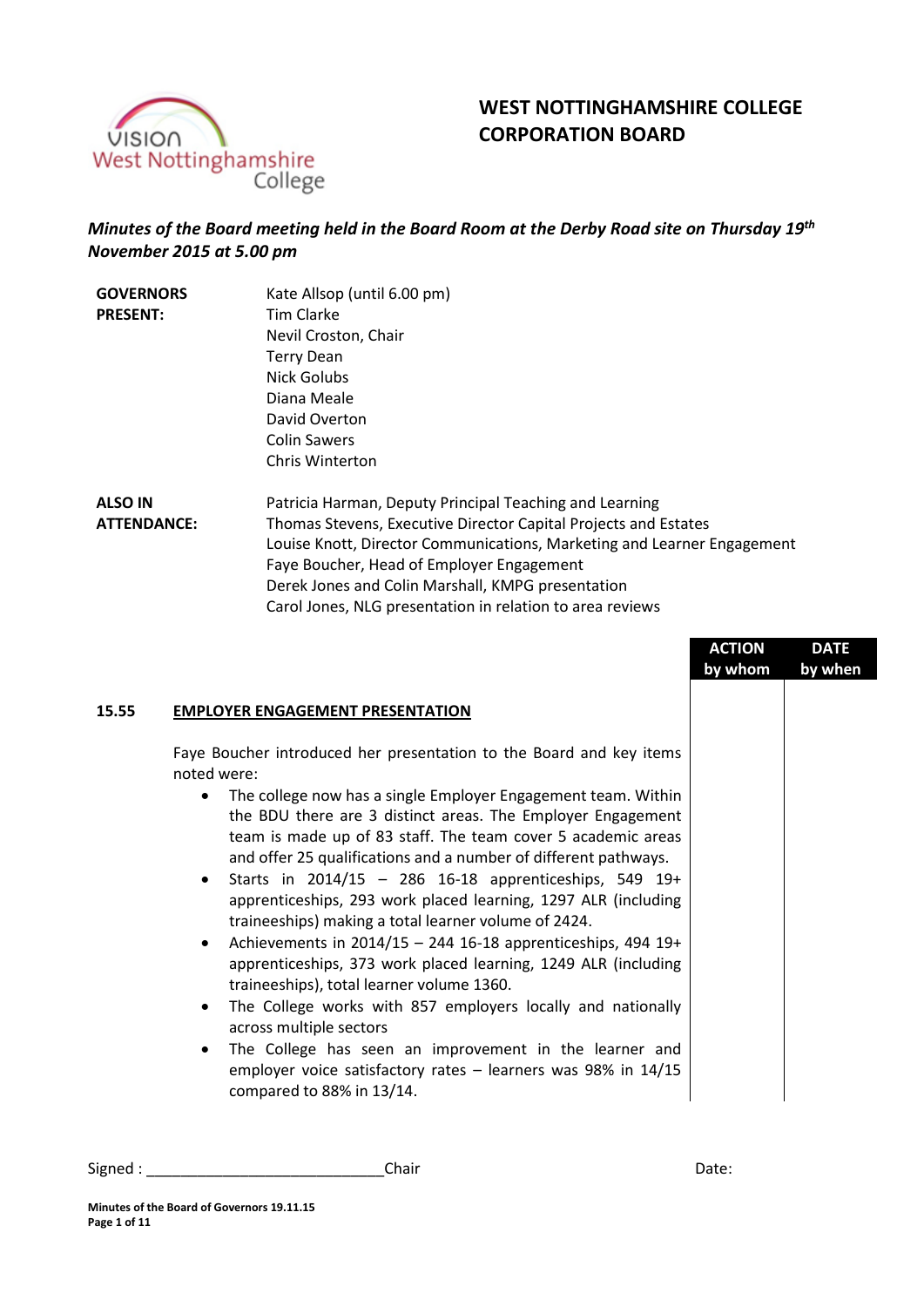Employers were 94% in 14/15 compared to 91% in 13/14.

- The College can demonstrate positive destinations for learners (a really key measure of success) apprenticeships 97%, work placed learning 100%, classroom 94%.
- Observation of teaching and learning grade profile shows 93% good or better. Work related training self-assessed in 14/15 as a grade 2 'good' overall which includes health and leisure as a grade 1 outstanding. The Board were advised that the team set high expectations with all of the staff involved in the unit.
- Success rates in 14/15 are strong and continue to improve, all have a positive variance in relation to national rates, however there is still work to do in relation to timely success. The impact of the VWS closure and the merger of the units in 14/15 had an impact on this. Assurance was given that these figures will improve in 15/16.
- Key performance indicators for 15/16 include £0.5million increase in terms of financials, 600 more apprentice starts than in 14/15, 100% of staff observed with 85% good or better. 95% positive destinations and 95% learner and employer customer satisfaction.

The Board were advised that, in terms of development, the team are introducing more sophisticated technology to seamlessly allow assessors to work alongside learners in the workplace. The Board questioned how the team target employers and how they get them to engage. The Board were advised that the team are working on a traineeship programme which will appeal more to SMEs. The team generally find that large employers are ready to engage but that it is the smaller employers who need to be educated and encouraged. In real terms it is all about developing the personal relationships and in particular word of mouth is critical to success.

The Board acknowledged that, in terms of the national statistics in relation to apprenticeships, the College is very much in the upper quartile. The challenge now is to retain this position and also grow both numbers and income.

Faye Boucher took the opportunity to circulate a two page summary which includes key facts and figures for 2014/15 and key objectives for 2015/16.

AGREED: to note the update provided.

# **15.56 AREA REVIEWS PRESENTATION**

(KPMG and Carol Jones, National Leader in Governance)

KPMG opened this presentation at 5.20 pm.

Signed : \_\_\_\_\_\_\_\_\_\_\_\_\_\_\_\_\_\_\_\_\_\_\_\_\_\_\_\_Chair Date:

**Minutes of the Board of Governors 19.11.15 Page 2 of 11**

**CH**

**Q**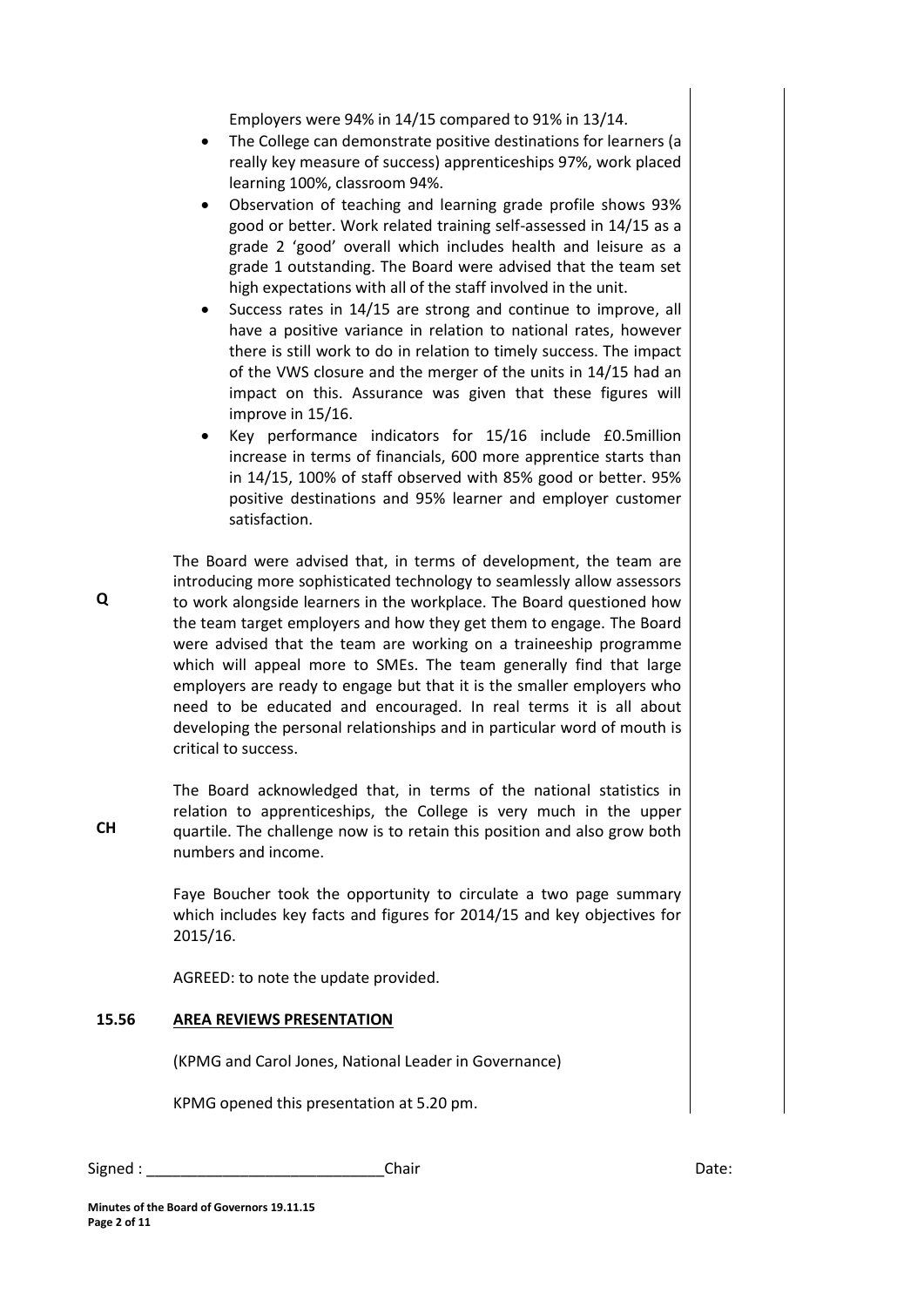Key information provided was:

- 1) Background to area reviews
- Government document 'the productivity challenge fixing the foundations'.
- Policy statement reviewing post 16 education and training institutions.
- Talked about developing larger more sustainable institutions, however in discussion it was confirmed that the FE Commissioner is no longer of the view that the best solution for every area is one 'super' College. In a number of area reviews which have commenced the decision has been taken to breakdown College groupings into more manageable units. The outcome of this is that there may be 150-160 Colleges in total nationally after the area review process.
- Challenging financial context forthcoming comprehensive spending review.
- Simplification and devolution number of local authority areas agreeing devolution deals.
- In total there will be 39/40 area reviews undertaken plus London, roughly tying in to the LEP areas.
- 2) Declared purpose of area reviews
- Developing institutions which are financially viable, sustainable, resilient and efficient and deliver maximum value for public investment.
- Delivering an offer that meets each areas economic and educational needs.
- Developing institutions with strong reputations and greater specialisation.
- Able to deliver high quality and relevant education and training for all.
- Provision which reflects changes in Government funding, priorities and future demand.

It was acknowledged that in reviewing the list of declared purposes that you have to go quite a way down the list before there is talk about quality education. There are 336 colleges in the country and 57 are based in London. It was agreed that London reviews would be a significant challenge for the FE Commissioner team because of the politics involved.

- 3) The approach
- National framework with space for local flexibility for example Chesterfield College have opted-in to the Sheffield City region review.

Signed : \_\_\_\_\_\_\_\_\_\_\_\_\_\_\_\_\_\_\_\_\_\_\_\_\_\_\_\_Chair Date: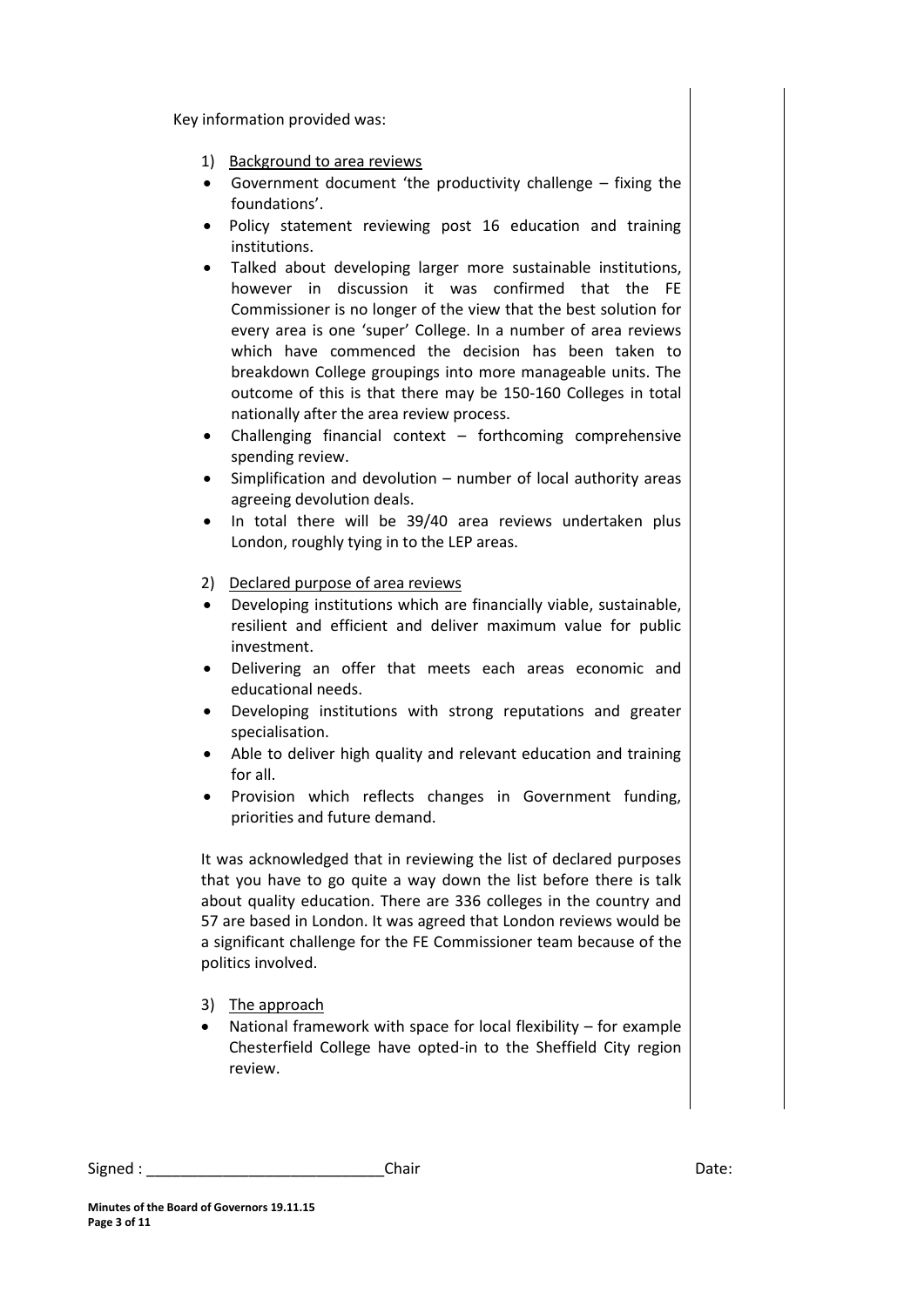- National steering group provides gateway to reviews and ensures consistency and boundary management.
- Focus on general FE and sixth form Colleges note do not include school sixth forms.
- Create network of prestigious Institutes of Technology.
- Evidence based reviews undertaken using a consistent approach.
- Locally steered.
- Locally supported by FE and SFC Commissioner and joint delivery unit (made up of agency and departmental resource).
- 4) Local steering groups
- Can be very un-wieldy Manchester has 68 members, Birmingham has 40 members.
- FE and Sixth Form College Commissioners consistency, equality and neutrality.
- LEPS economic analysis and business voice.
- Local authorities analysis of current and future educational and economic need.
- Governing bodies Chair of the Board as a member and can take the Principal with them if they wish to. Consider options, take decisions and lead implementation.
- Regional schools commissioner identifying issues with School Sixth Forms.
- Funding agencies facilitating delivery of the reviews.
- Departments (BIS and DFE) setting frameworks, facilitating access to advice guidance and resources, national stakeholder engagement and communications, evaluation.
- Other providers potential to opt in and engage with reviews, part of supply analysis.
- Other key stakeholders learners, employers, staff engaged.
- Other supporting organisations Ofsted, JISC, Education and Training foundation and representative organisations.
- 5) Review and implementation
- Review is triggered by the national gateway.
- Establish local steering group.
- Economic and educational needs analysis.
- Analysis of all current post 16 provision and delivery arrangements.
- Options analysis.
- Governing body deliberations.
- Implementation, including establishment of a local outcome agreement.
- 6) What are we seeing other governing bodies doing elsewhere:
- Undertaking College structure and prospects appraisal/feasibilities to get a view on their options.

Signed : \_\_\_\_\_\_\_\_\_\_\_\_\_\_\_\_\_\_\_\_\_\_\_\_\_\_\_\_Chair Date: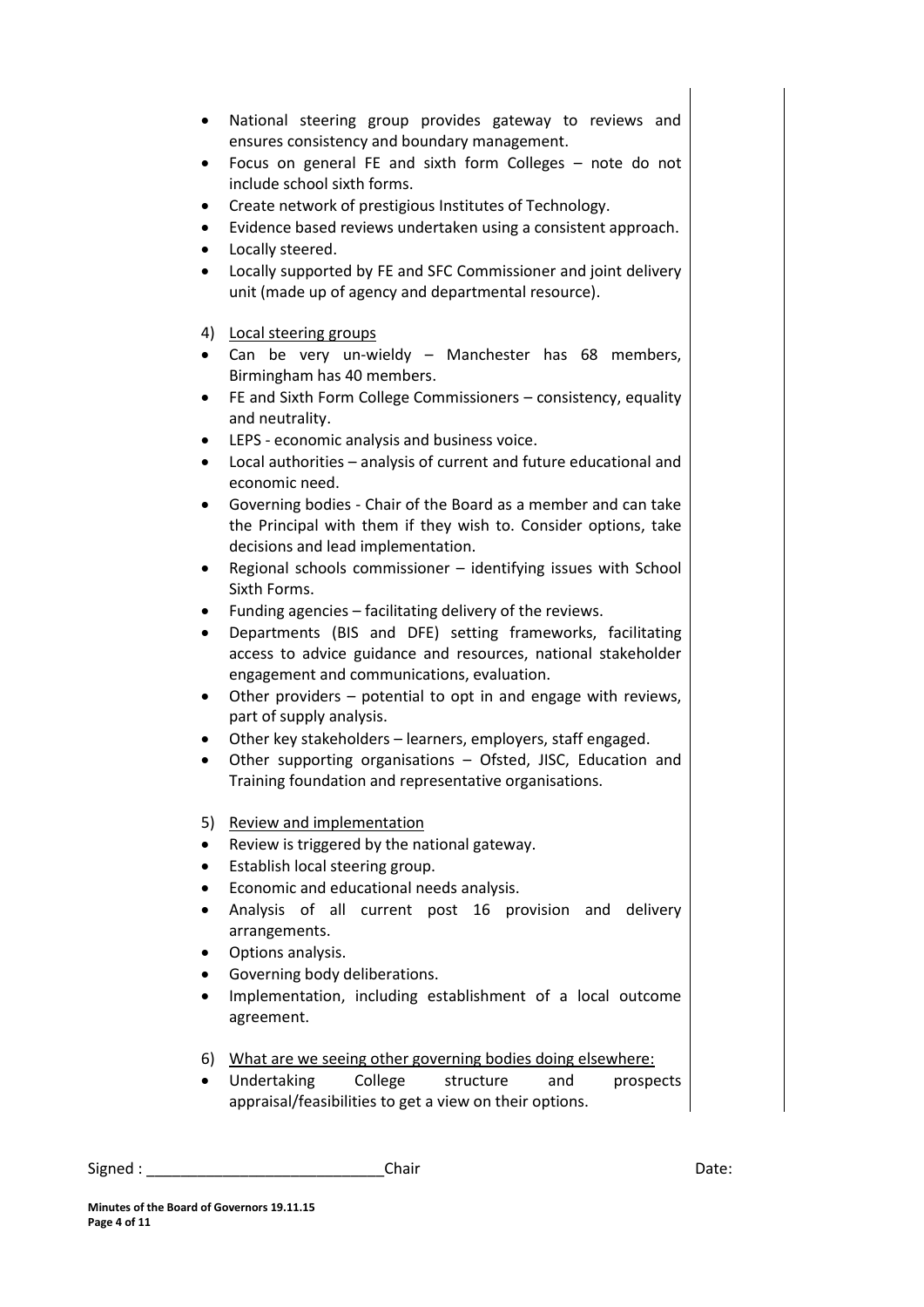- Entering in to discussions with other providers about potential partnership options.
- Undertaking mapping of the data to get a view on travel to learn so that they understand where their students are coming from.
- Undertaking reviews of curriculum to understand relative strengths and weaknesses.
- Reviewing their provision against LEP priorities to identify any significant gaps.

The Board in general discussion indicated that it would be really interesting to see how the Newcastle model fairs in the area review, given that they have mergers in place already with Kidderminster and Lancashire, both of these would be outside the natural geographic area. The Board questioned whether any mergers could be undone/unravelled. It was felt that this is a possibility but that area boundaries will not be sacrosanct. It was acknowledged that there is no real template in place for how each area review will progress and develop.

The Board felt that there will be tension between localism and an area/ national solution. There was a firm view that the comprehensive spending review and funding implications will drive forward the changes required. KPMG expressed a view that it was really difficult to see what a 'sustainable model for the sector' would actually look like. They can quite clearly see a focus on the target of rationalisation. It was acknowledged that the area reviews currently planned are likely to be one step in a continuing process. In reality the area review process is the prompt/stick that will require colleges to share their ILR data.

The Board were advised that there are no restructuring funds available and therefore colleges will have to finance any solution to the issues raised in an area review.

In terms of Governance, Carol Jones the National Leader in Governance, indicated that it was important for the Board to focus on what it can do in an environment where there is a lot that cannot be influenced, particularly in terms of process and procedures. In every area review there will be opportunities as well as challenges. It is important for each College to look as far as they are able to lead change and not be in a position of having to respond to it. In her view the Board need to have clarity of vision and in particular be knowledgeable about the drivers for change in the local area. Experience has shown her that Boards have got to be objective and that in area reviews Governors have to think beyond their own individual College.

Carol Jones indicated that in the Staffordshire area review planned for January 2016 the colleges have made the decision to convene a pre-area review steering group, this is for all Principal's and Chair's, with all colleges save for one agreeing to sit around the table.

Signed : \_\_\_\_\_\_\_\_\_\_\_\_\_\_\_\_\_\_\_\_\_\_\_\_\_\_\_\_Chair Date: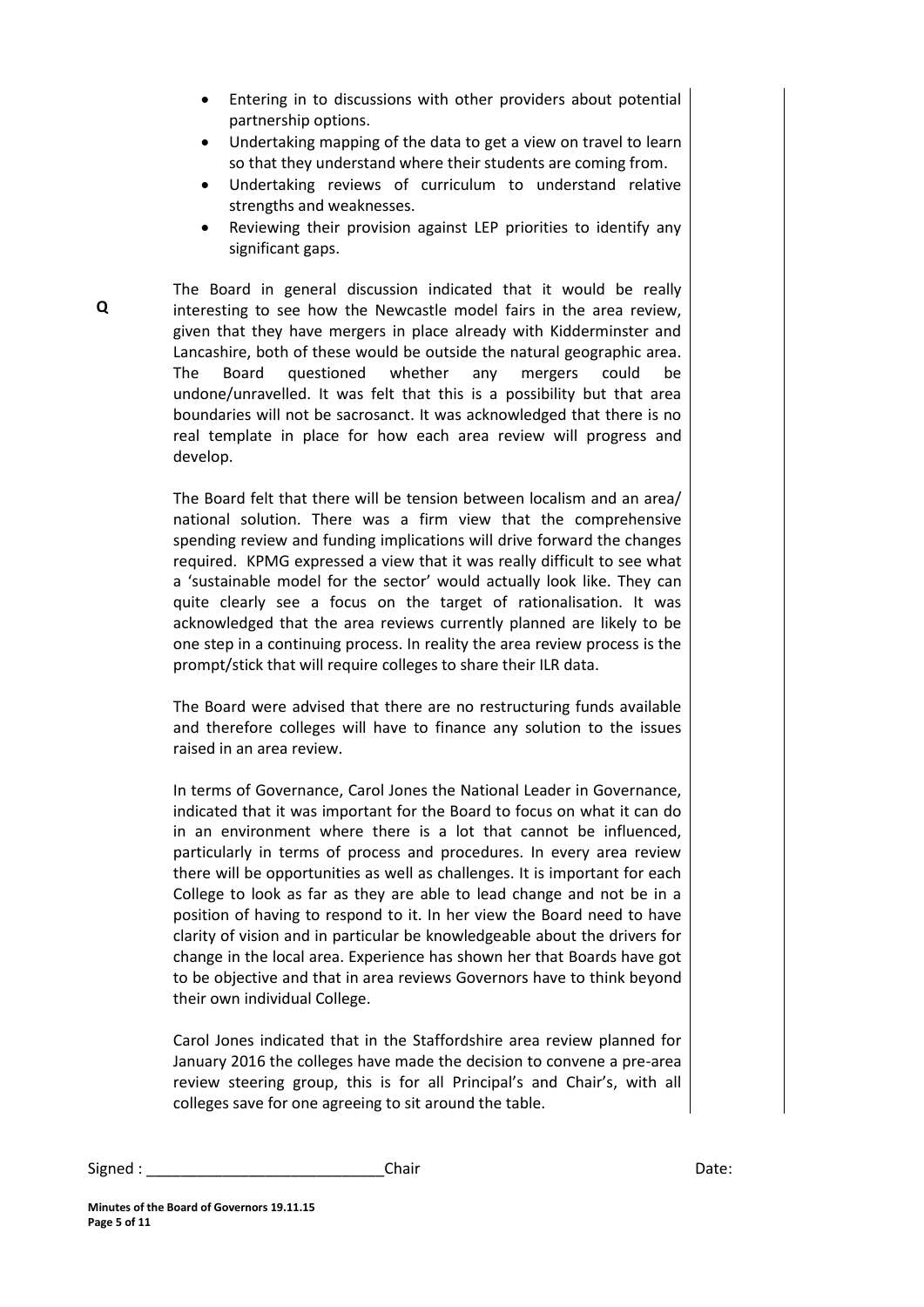All have agreed to complete the template questionnaire and the information on this will be shared. She expressed some frustration that School Sixth Forms were not included within the reviews, however the FE Commissioner has very clearly excluded them on the basis of policy and pragmatism as it would simply take too long to bring about changes if schools are involved.

In terms of significant challenges in the process these are:

- a) Loans and debt.
- b) Pensions.
- c) Restructuring costs.

In terms of assessing where each college positions itself, progression routes and destinations are important, as are employer partnerships and apprenticeship levy implications.

The Board acknowledged the importance of having further opportunity to discuss the specific position of West Nottinghamshire College. The Clerk indicated that there was time set aside in January for a Governor Development session on 14th January which could be used, it was agreed that this would be the case.

AGREED: to note the presentation information provided.

(Kate Allsop left the meeting at 6.00 pm. KPMG and Carol Jones left the meeting at 6.20 pm)

# **15.57 DECLARATION OF INTERESTS**

The Chair reminded those present to declare any interests in items to be considered. No interests were declared.

# **15.58 APOLOGIES FOR ABSENCE**

Apologies for absence were received from Ian Baggaley, Malcom Hall, John Holford, Dame Asha Khemka, Hari Punchihewa, John Robinson, Shania Henson, Andrew Martin, Andrew King and Sacha McCarthy.

The Clerk took the opportunity to inform the Board that Chris Bodger had resigned because of increasing working commitments. She confirmed that a recruitment campaign was underway and that what was critical at this time was to seek to recruit new members to sit alongside more experienced Governors to ensure both a developing and consistent position.

# **15.59 MINUTES OF THE MEETING HELD ON 22ND OCTOBER 2015**

The minutes were reviewed and agreed as an accurate record.

| Signed: | Chair | ר+∼<br>Dale. |
|---------|-------|--------------|
|---------|-------|--------------|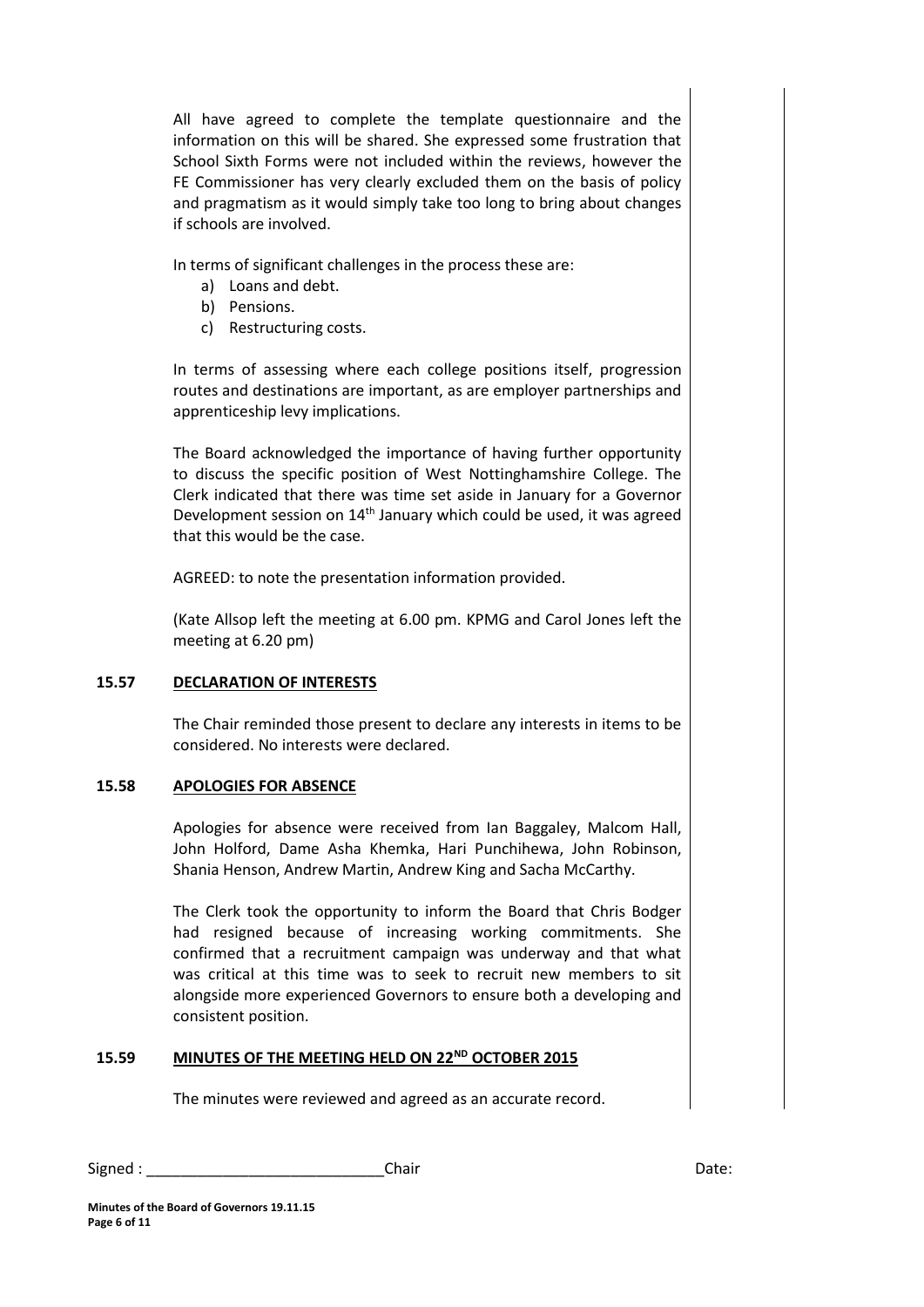AGREED: to approve the minutes of the meeting held on 22<sup>nd</sup> October 2015.

# **15.60 MATTERS ARISING AND ACTION PROGRESS REPORT**

There were no matters arising and the content of the action progress report was noted.

## **15.61 KPI UPDATE**

In the absence of Andrew King the Director for Communications, Marketing and Learner Engagement took the opportunity to circulate a top 10 KPI summary as requested at the previous meeting. It was explained that this would now be presented as the front page to the KPI report. Governors all agreed that they found it really useful and helped to focus attention and prompt questions. Key matters for discussion are dependent upon the rating provided, with the red and amber items being of most concern. Also to be factored in to this are the negative trends clearly identified by the arrows in the third column. From the information provided key matters to monitor are:

- Full-time 16-18 students the number of 16-18 full-time students has fallen by 99 compared to last month. This mirrors previous years but is a slightly larger reduction. The College is currently at 95% of its 16-18 full-time target.
- Apprenticeship starts apprenticeship numbers have more than doubled in the last month although are behind the level of starts at the same point last year. The College will need to see an acceleration in starts to achieve the target level.
- Success rates classroom-based there is no update from previous months but the overall trend is downward. The College does not know at this stage whether the national picture will also show a similar trajectory.

AGREED: to note the update provided.

#### **15.62 SUCCESS RATE DATA 2014/15**

The Deputy Principal introduced this item and drew members' attention to page 21 which summarises the key points. Key matters noted were:

- Classroom-based learning the College's overall success for all leavers including Maths and English has declined by 3% from the previous year with the College now being 1% point below national success with 15,909 leavers. It was explained that the outcome was significantly influenced by the Maths and English position.
- Classroom-based learning when excluding functional skills the College performs well with its success for 16-18 and 19+ cohorts at 89% being 4% above national success.

```
Signed : ____________________________Chair Date:
```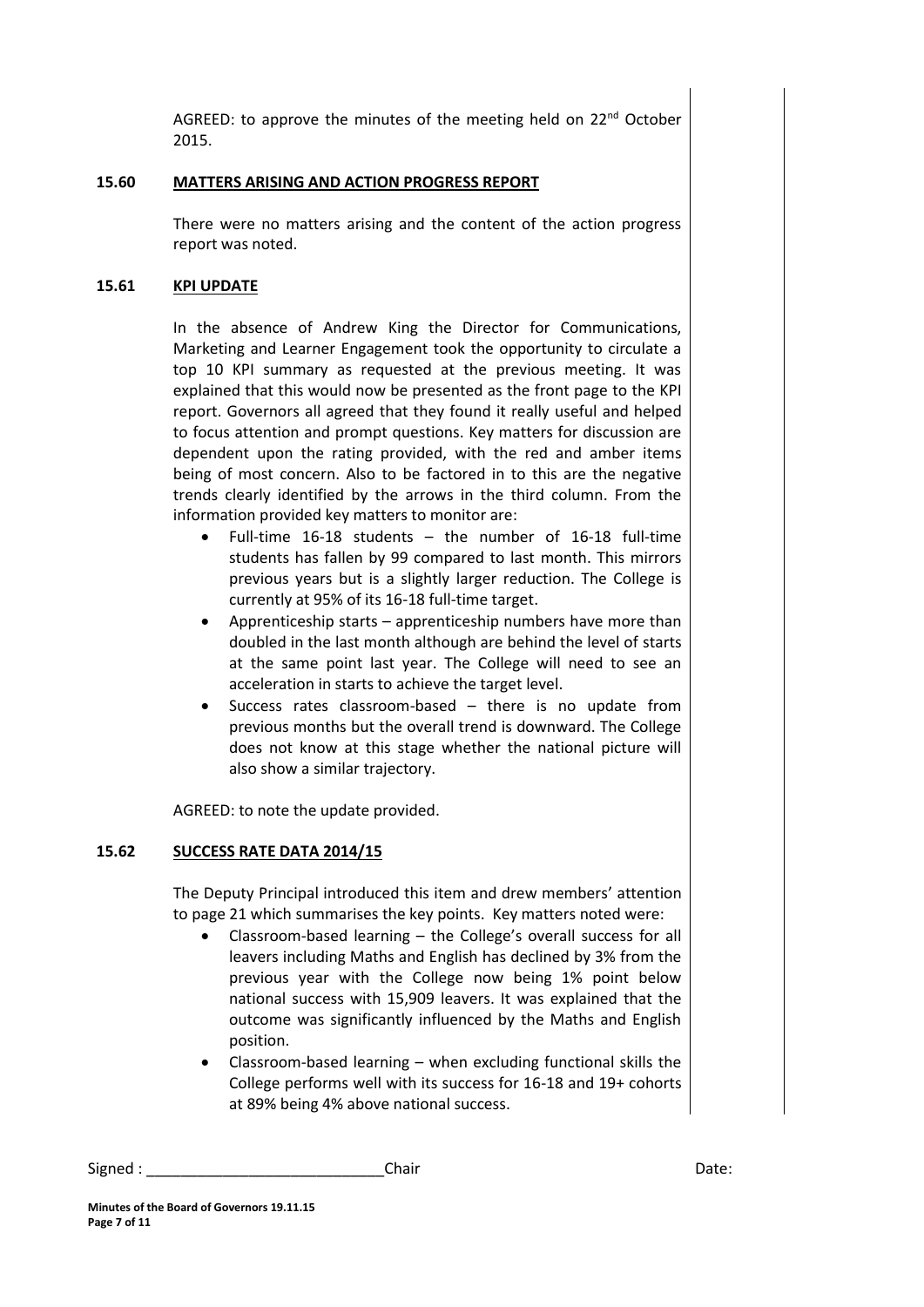In real terms students simply didn't pass the functional skills part of their vocational courses.

- Apprenticeships overall success in all apprenticeship provision with 5118 leavers and success at 77% is 8% above national success.
- Apprenticeship timely with 4491 leavers at 66% is currently 11% above national success (timely success rates may improve as period 15 data is not due until December 2015).
- Work placed learning the overall success for all students is 95% which is 10% above national success. Timely success has declined by 1% from 84% this is 3% above national success.
- Traineeships success at 88% is an increase of 8% with 1518 leavers. There are no national success rates.
- Functional skills 16-18 overall success at 55% is 8% below the national rate with 1939 leavers. 19+ success with 76% success is 4% above the national rate with 1069 leavers. Significant improvements are required in level 2 Maths.
- GCSE entries increased significantly in 14/15 and success remained the same at 83%. The proportion of A\*-C grades is an area for improvement.
- The pass rate for AS qualifications declined by 5.1% to 80.1% in 14/15. The proportion of A\*-C grades was 57% a decline of 10%. A2 pass rates declined slightly by 0.3% but the proportion of passes at A\*-B increased to 41.
- Success on adult learning programmes has improved by 3% to 97% with 3755 leavers.

It was explained that to address some of the known issues the College has now broken down two year courses in to one plus one year as this is easier to secure retention. There have been new Heads of School recruited and there is greater confidence in their abilities and strategic thinking. The College is very clear where all of the areas for improvement are required and robust plans are in place.

AGREED: to note the update provided.

# **15.63 REVIEW OF CONFIDENTIAL MINUTES 2014/15**

The Clerk introduced this item and provided her annual review of matters recorded as confidential in the minutes. The Board all agreed that the report was self-explanatory and they were happy to agree the recommendations made.

AGREED:

a) to note the update provided,

b) approve the release of items identified in the recommendation.

| $\sim$<br>Signed | Chair<br>____ | . . |
|------------------|---------------|-----|
|------------------|---------------|-----|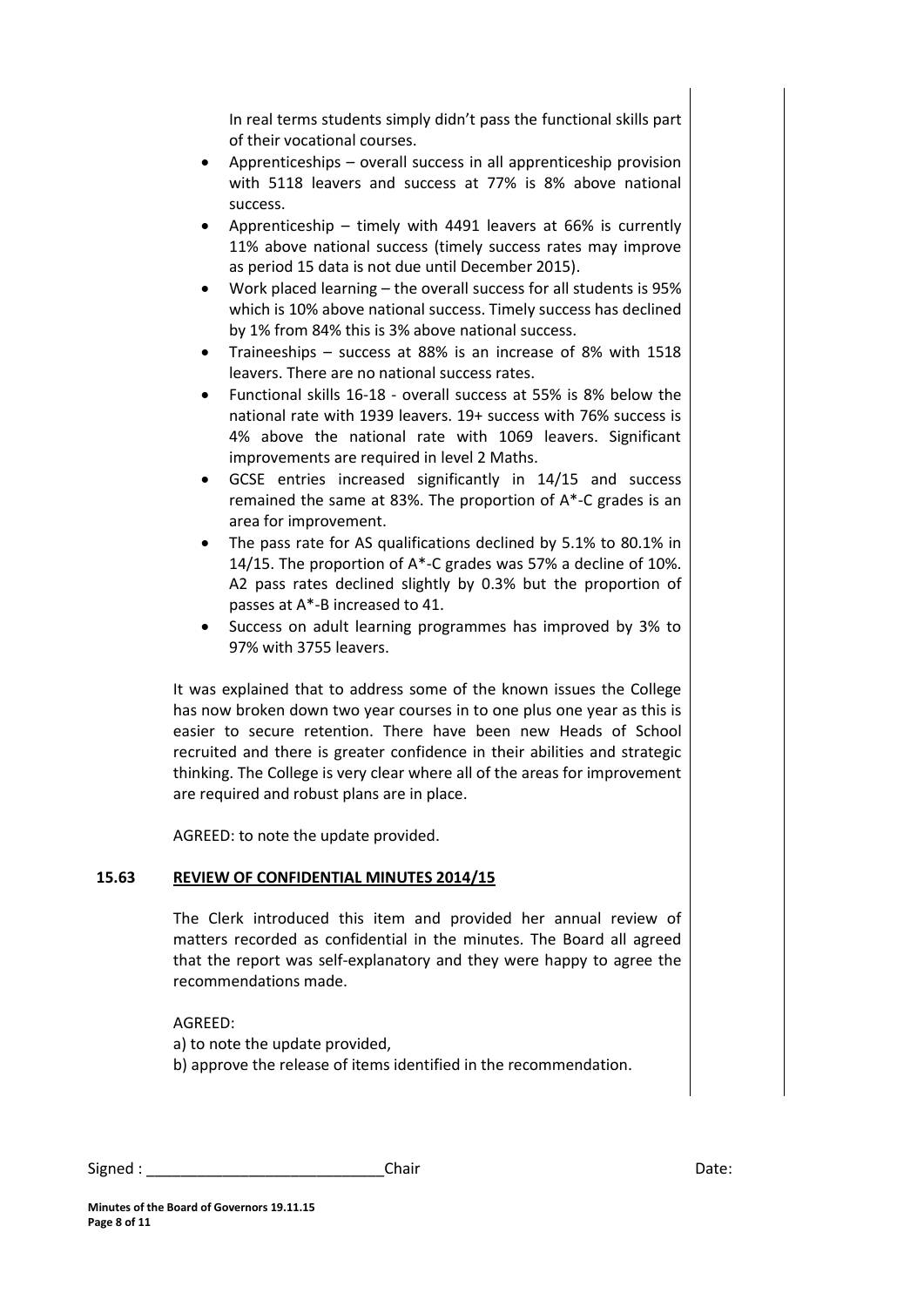#### **15.64 FINANCE REPORT – MANAGEMENT ACCOUNTS TO SEPTEMBER 2015**

AGREED: to note the content of the report provided.

# **15.65 EXCEPTION REPORT SAFEGUARDING E&D AND PREVENT**

AGREED: to note the content of the report provided.

#### **15.66 STAFF GOVERNOR UPDATE**

AGREED: to note the content of the report provided.

# **14.67 FINANCE, RESOURCES AND ESTATES COMMITTEE MINUTES 10TH NOVEMBER 2015**

AGREED: to note the content of the minutes provided.

#### **15.68 HE AND HIGHER SKILLS STRATEGY**

AGREED: to note the content of the report provided.

#### **15.69 PREVENT UPDATE**

The Director for Communications, Marketing and Learner Engagement introduced this item and drew key matters by way of training/presentation to Governors.

Background:

- **•** Terrorism threat levels severe.
- 700 UK young people.
- Increasingly from FE and HE.
- Driven by conflicts in Syria and other countries.
- Sophisticated and prolific use of online media.
- Targeting non-traditional groups e.g. women and children.
- Counter terrorism and security act agreed by Parliament in February 2015 and includes specific duties for FE Colleges and training providers.
- Extremism vocal or active opposition to fundamental British values including democracy, the rule of law, individual liberty and mutual respect and tolerance of different faiths and beliefs. We also include in our definition of extremism calls for the death of members of our armed forces.
- It is clear that this is not just about Islamist extremists and can be any 'lone wolf'.
- The risks in Nottinghamshire include:
	- a) Local support for ISIL limited but with one arrest in Sutton in Ashfield.

```
Signed : ____________________________Chair Date:
```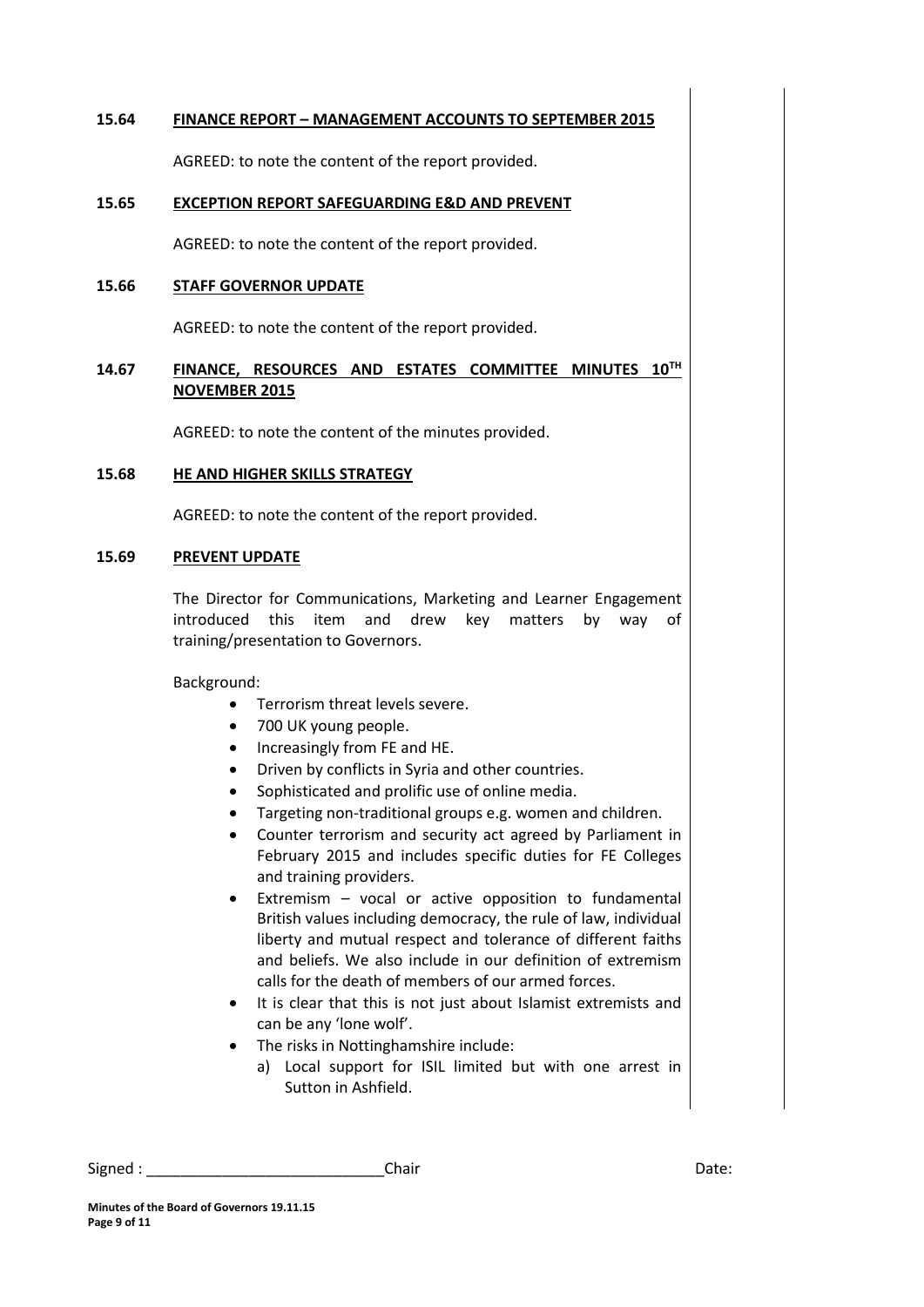- b) Right wing activism but low level membership and sympathy for EDL and the like is growing.
- c) Environmental protesters linked to the oil and gas extraction industry.
- What is prevent? Prevent sits outside the criminal sphere. The reporting organisation is Channel who provide support. Referrals to prevent are voluntary. It was acknowledged that this was very different from the safeguarding position.
- What are our duties? they include partnership, risk assessment and action planning, British values, staff training, welfare and pastoral support, safety online and speakers and events.
- Monitoring and enforcement comes in a number of areas
	- a) Ofsted protection and safeguarding, embedding and promotion of fundamental British values. Will this be a limiting grade?
	- b) FE Commissioner.
	- c)  $HE it$  is likely to be the case that the College has to file an annual report with HeFCE.
- Reporting includes:
	- a) Embeding within existing safeguarding processes.
	- b) Designated person will have responsibility for external liaison.
	- c) You need to report concerns to the safeguarding team.
	- d) Monthly reports from partners back to College will include prevent from September.

It was confirmed that prevent will be reported to the Board as part of the safeguard exception report.

Key challenge for the College is to support and develop student resilience. The role of the College is to enable students to keep themselves safe and part and parcel of this is to encourage critical thinking.

The role of the Governor includes:

- Hold ultimate responsibility for implementation.
- Adopt the prevent duty.
- Set the strategy for prevent.
- Ensure active engagement with partners.
- Ensure prevent is communicated.
- Undertake appropriate training themselves.
- Ensure risk assessment and action planning.
- Ensure appropriate policies are in place.

Assurance was given that the College's response is in place and includes a policy. Risk assessments are updated termly, there is an assessment against vulnerabilities and an action plan in place.

Signed : \_\_\_\_\_\_\_\_\_\_\_\_\_\_\_\_\_\_\_\_\_\_\_\_\_\_\_\_Chair Date: